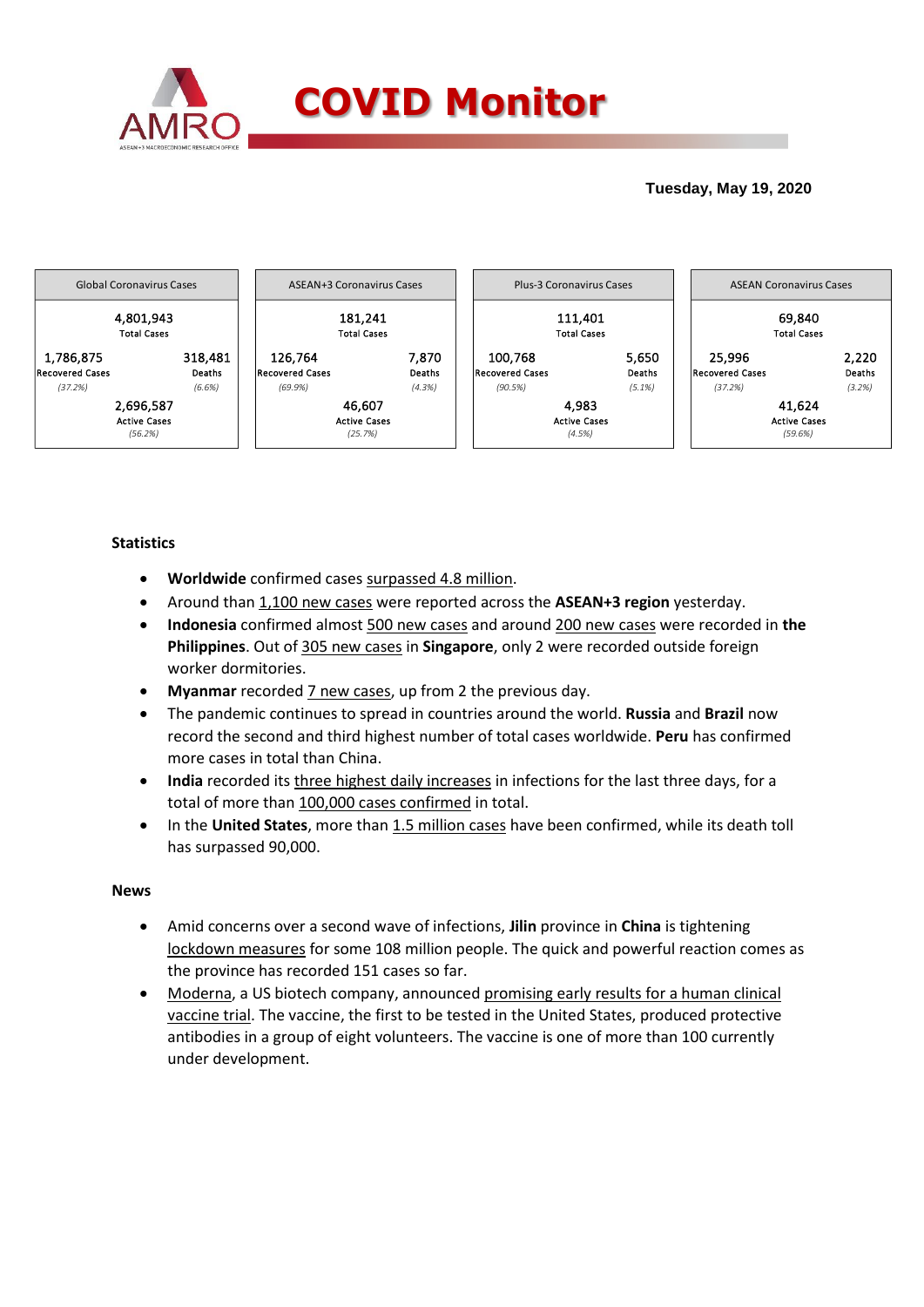

#### Overview of Confirmed COVID-19 Cases

Data as of 18/5/2020

|                   | <b>Total</b> | Cases per 1M   | <b>New</b>     | <b>New Cases</b> | <b>New Cases</b>    | <b>ANew</b>    | ∆% New | <b>Total</b>   | <b>New</b>     | <b>Fatality</b> | <b>Total</b>     | Recovery    | <b>Active</b>  |
|-------------------|--------------|----------------|----------------|------------------|---------------------|----------------|--------|----------------|----------------|-----------------|------------------|-------------|----------------|
| Economy           | Cases        | Population     | Cases          | per 1M Pop.      | $(7$ -day avg $)^1$ | Cases          | Cases  | <b>Deaths</b>  | <b>Deaths</b>  | Rate (%)        | <b>Recovered</b> | Rate $(%)2$ | Cases          |
| Global            | 4,801,943    |                | 88,323         |                  |                     | 8,771          | 1.9    | 318,481        | 3,296          | 6.6             | 1,786,875        | 37.2        | 2,696,587      |
| ASEAN+3           | 181,241      |                | 1,109          |                  |                     | $-372$         | 0.6    | 7,870          | 55             | 4.3             | 126,764          | 69.9        | 46,607         |
| Plus-3            | 111,401      |                | 42             |                  |                     | $-31$          | 0.0    | 5,650          | 5              | 5.1             | 100,768          | 90.5        | 4,983          |
| ASEAN             | 69,840       |                | 1,067          |                  |                     | $-341$         | 1.6    | 2,220          | 50             | 3.2             | 25,996           | 37.2        | 41,624         |
|                   |              |                |                |                  |                     |                |        |                |                |                 |                  |             |                |
| China             | 82,963       | 59             | 9              | 0.0              | $\sim$              | $\overline{2}$ | 0.0    | 4,634          | $\mathbf 0$    | 5.6             | 78,241           | 94.3        | 88             |
| Hong Kong, China  | 1,055        | 138            | $\mathbf 0$    | 0.0              |                     | $-3$           | 0.0    | $\overline{a}$ | $\mathbf 0$    | 0.4             | 1,025            | 97.2        | 26             |
| Japan             | 16,305       | 130            | 20             | 0.2              |                     | $-28$          | 0.1    | 749            | 5              | 4.6             | 11,564           | 70.9        | 3,992          |
| Korea             | 11,078       | 213            | 13             | 0.2              |                     | $-2$           | 0.1    | 263            | $\mathbf 0$    | 2.4             | 9,938            | 89.7        | 877            |
|                   |              |                |                |                  |                     |                |        |                |                |                 |                  |             |                |
| Indonesia         | 18,010       | 67             | 496            | 1.8              |                     | $\overline{7}$ | 2.8    | 1,191          | 43             | 6.6             | 4,324            | 24.0        | 12,495         |
| Malaysia          | 6,941        | 209            | 47             | 1.4              |                     | 25             | 0.7    | 113            | $\mathbf 0$    | 1.6             | 5,615            | 80.9        | 1,213          |
| Philippines       | 12,718       | 116            | 205            | 1.9              |                     | $-3$           | 1.6    | 831            | $\overline{7}$ | 6.5             | 2,729            | 21.5        | 9,158          |
| Singapore         | 28,343       | 4,971          | 305            | 53.5             |                     | $-377$         | 1.1    | 22             | $\mathbf 0$    | 0.1             | 9,835            | 34.7        | 18,486         |
| Thailand          | 3,031        | 45             | 3              | 0.0              |                     | 0              | 0.1    | 56             | $\mathbf 0$    | 1.8             | 2,857            | 94.3        | 118            |
|                   |              |                |                |                  |                     |                |        |                |                |                 |                  |             |                |
| Brunei Darussalam | 141          | 313            | $\pmb{0}$      | 0.0              |                     | $\mathbf 0$    | 0.0    | $\mathbf{1}$   | $\mathbf 0$    | 0.7             | 136              | 96.5        | $\overline{4}$ |
| Cambodia          | 122          | $\overline{7}$ | 0              | 0.0              |                     | 0              | 0.0    | $\mathbf 0$    | 0              | 0.0             | 122              | 100.0       | $\mathsf 0$    |
| Lao PDR           | 19           | 3              | $\mathbf 0$    | 0.0              |                     | 0              | 0.0    | $\mathbf 0$    | $\mathbf 0$    | 0.0             | 14               | 73.7        | 5              |
| Myanmar           | 191          | $\overline{4}$ | $\overline{7}$ | 0.1              |                     | 5              | 3.8    | 6              | 0              | 3.1             | 101              | 52.9        | 84             |
| Vietnam           | 324          | $\overline{3}$ | $\overline{4}$ | 0.0              |                     | $\overline{2}$ | 1.3    | $\mathbf 0$    | $\mathbf 0$    | 0.0             | 263              | 81.2        | 61             |
|                   |              |                |                |                  |                     |                |        |                |                |                 |                  |             |                |
| Belgium           | 55,559       | 4,824          | 279            | 24.2             |                     | $-12$          | 0.5    | 9,080          | 28             | 16.3            | 14,657           | 26.4        | 31,822         |
| France            | 177,554      | 2,732          | 314            | 4.8              |                     | 281            | 0.2    | 28,193         | 131            | 15.9            | 60,416           | 34.0        | 88,945         |
| Germany           | 176,551      | 2,128          | 182            | 2.2              |                     | $-435$         | 0.1    | 8,003          | 41             | 4.5             | 155,041          | 87.8        | 13,507         |
| <b>Italy</b>      | 225,886      | 3,750          | 451            | 7.5              |                     | $-224$         | 0.2    | 32,007         | 99             | 14.2            | 127,326          | 56.4        | 66,553         |
| Netherlands       | 44,141       | 2,554          | 146            | 8.4              |                     | 21             | 0.3    | 5,694          | 14             | 12.9            |                  | $\sim$      |                |
| Spain             | 236,899      | 5,055          | 908            | 19.4             |                     | 908            | 0.4    | 27,709         | 146            | 11.7            | 150,376          | 63.5        | 53,521         |
| Switzerland       | 30,597       | 3,538          | 10             | 1.2              |                     | -5             | 0.0    | 1,886          | 5              | 6.2             | 27,600           | 90.2        | 1,111          |
| UK                | 246,406      | 3,664          | 2,711          | 40.3             |                     | $-823$         | 1.1    | 34,796         | 160            | 14.1            |                  | $\sim$      |                |
|                   |              |                |                |                  |                     |                |        |                |                |                 |                  |             |                |
| Australia         | 7,068        | 272            | 14             | 0.5              |                     | $\overline{4}$ | 0.2    | 99             | $\mathbf 0$    | 1.4             | 6,413            | 90.7        | 556            |
| Brazil            | 255,368      | 1,208          | 14,288         | 67.6             |                     | 6,719          | 5.9    | 16,853         | 735            | 6.6             | 100,459          | 39.3        | 138,056        |
| Canada            | 79,411       | 2,100          | 1,079          | 28.5             |                     | $-47$          | 1.4    | 5,960          | 57             | 7.5             | 39,251           | 49.4        | 34,200         |
| India             | 100,328      | 73             | 4,630          | 3.4              |                     | $-420$         | 4.8    | 3,156          | 131            | 3.1             | 39,233           | 39.1        | 57,939         |
| Iran              | 122,492      | 1,456          | 2,294          | 27.3             |                     | 488            | 1.9    | 7,057          | 69             | 5.8             | 95,661           | 78.1        | 19,774         |
| Russia            | 290,678      | 1,983          | 8,926          | 60.9             |                     | $-783$         | 3.2    | 2,722          | 91             | 0.9             | 70,209           | 24.2        | 217,747        |
| Turkey            | 150,593      | 1,792          | 1,158          | 13.8             |                     | $-210$         | 0.8    | 4,171          | 31             | 2.8             | 111,577          | 74.1        | 34,845         |
| lus               | 1,505,354    | 4,547          | 21,487         | 64.9             |                     | 2,607          | 1.4    | 90,210         | 784            | 6.0             | 283,178          | 18.8        | 1,131,966      |

Source: Haver Analytics, sourced from John Hopkins University; AMRO staff calculations.

Notes: New cases since previous day. Δ% refers to percentage change since previous day. Fatality rate measured as deaths per confirmed infections.

1/ Since January 31, 2020. 2/ Recovery rate is a proxy for the stage of the cycle.